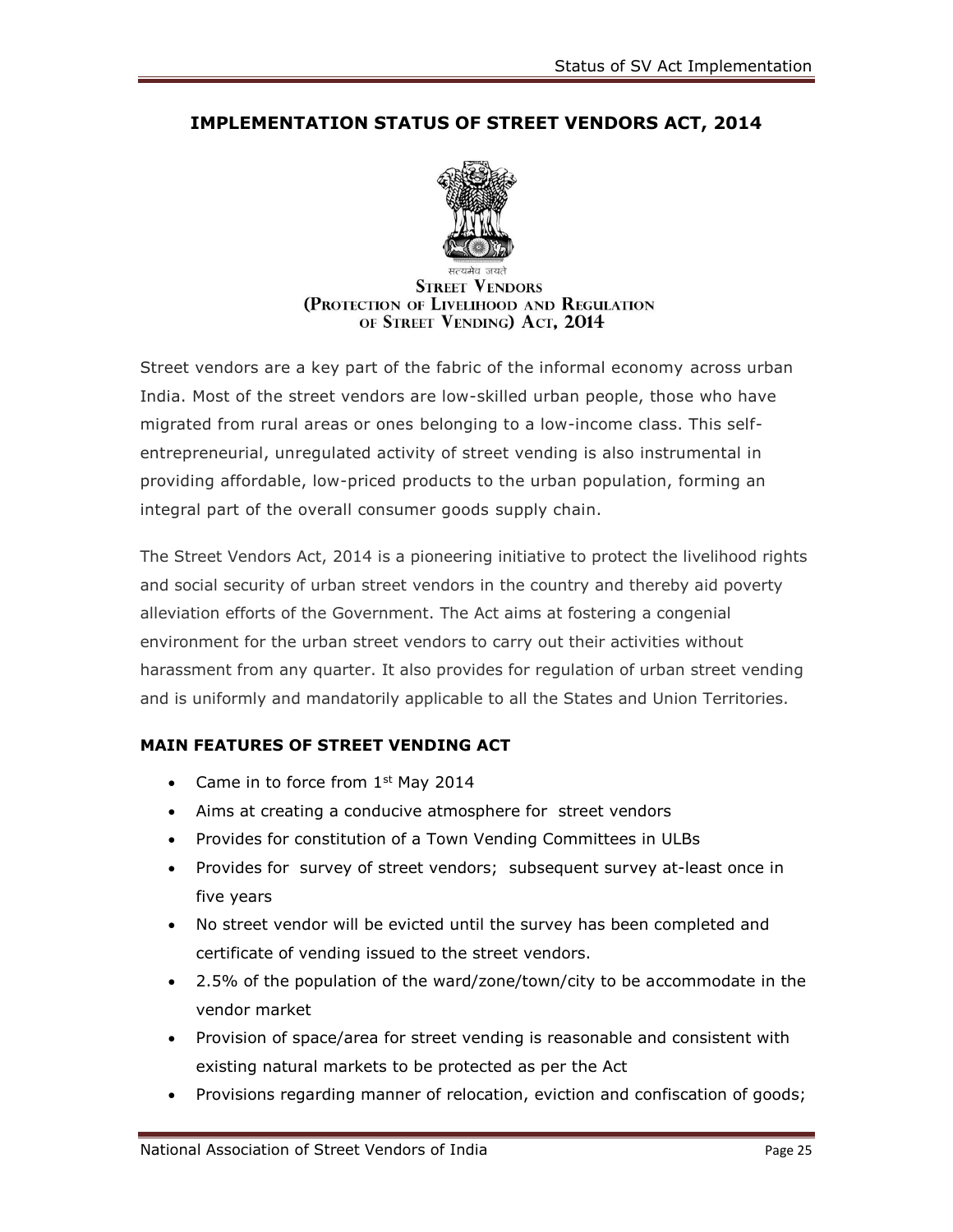- Establishment of an independent dispute redressal mechanism
- Promotional measures to be undertaken by the Government, towards availability of credit, insurance and other welfare schemes of social security, capacity building programmes, research, education and training programme etc. for street vendors.





The first step in the implementation of the Act is notification of Rules and Schemes. Rules and Schemes are notified under the section 36 and 38 of the **Street Vendors (Protection of Livelihood and Regulation of Street Vending) Act 2014**.

**According to the Deen Dayal Antyodaya Yojana – National Urban Livelihoods Mission, Ministry of Housing and Urban Affairs (MOHUA), Government of India, the Status of Implementation Street Vendors Act 2014 are as follows:** 

At present Rules are notified in **30 States/UTs** and Schemes are notified in **21 States/UTs** . Telangana State has notified only Schemes, Rules are pending. There are Four States which are yet to notify the Rules and Schemes i.e Arunachal Pradesh, Meghalaya, Nagaland, and West Bengal.

**2,777** Town Vending Committees have been formed in 21 States.